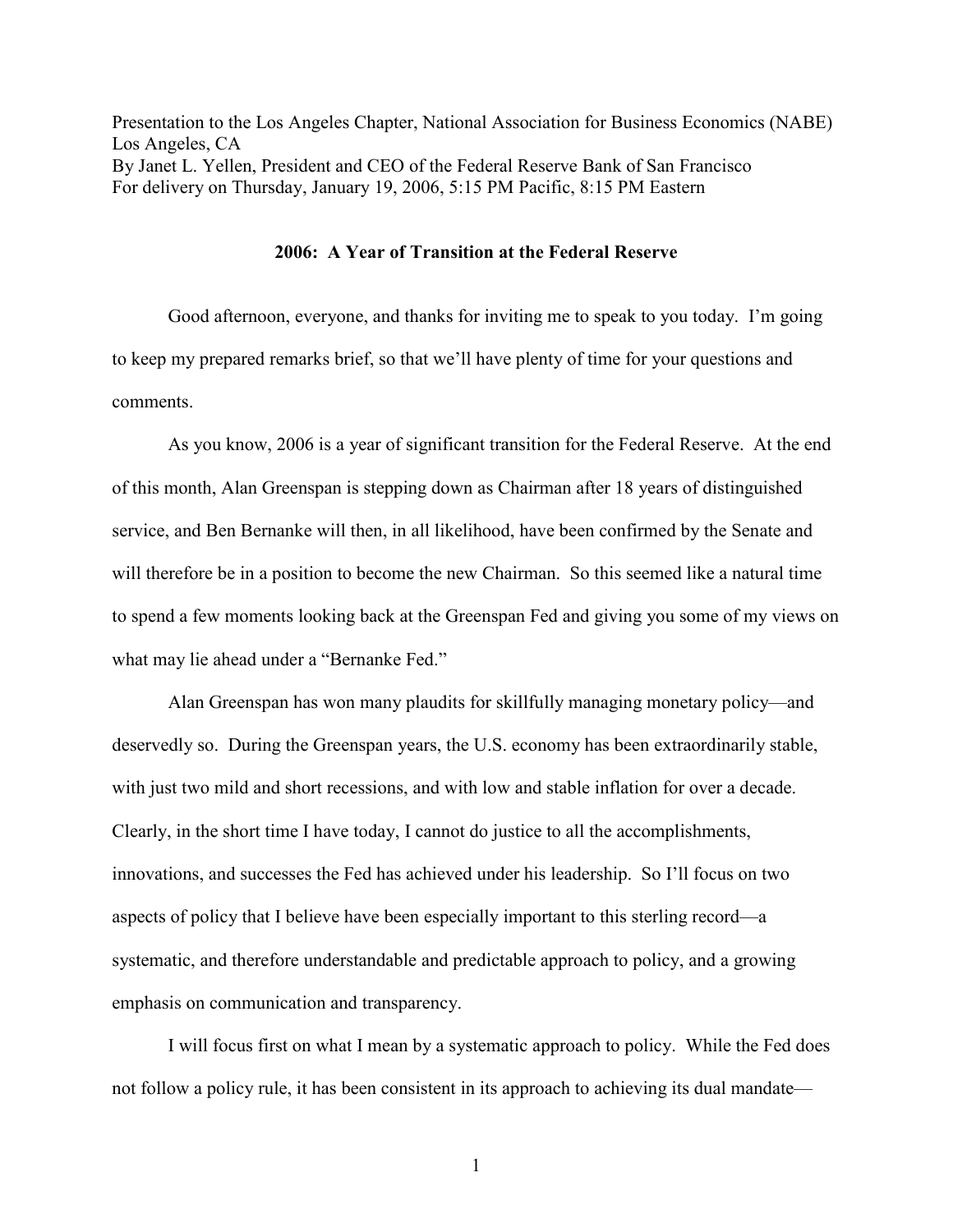keeping inflation low and stable and promoting maximum sustainable employment. For example, when faced with an unwelcome increase in inflation, the Fed has consistently engineered a strong funds rate response. Indeed, at times, the Fed has taken preemptive measures, shooting inflation before it "sees the whites of its eyes;" for example, in 1994, it raised the funds rate aggressively in response to indicators suggesting that demand had exceeded capacity in labor and product markets, even though inflation itself had not shown much of a rise. Likewise, when faced with an unemployment rate that diverges from our best estimates of socalled "full" employment, the Fed's response also has been consistent and strong. Consider the start of the 1990s, when the unemployment rate was rising—even though inflation was some distance from price stability, the Fed chose to ease policy.

This systematic, consistent approach has enhanced the ability of financial markets to anticipate the Fed's response to economic developments and to respond themselves in advance of the Fed. Such market responses strengthen and speed the transmission of policy to the economy and conceivably enhance economic stability. Moreover, a systematic, consistent approach helps build the public's confidence in the Fed's commitment to low and stable inflation; this confidence, in turn, may well make it easier for the Fed to respond to fluctuations in labor and product markets, because there is less risk that an easing of policy will unleash a wave of inflation fears.

 As successful as this systematic approach has been, I should note that it has by no means been a straitjacket for policy during the Greenspan years. Rather, policy also has been flexible when unusual circumstances called for it. Let me give just one example. In the latter part of the 1990s, the Greenspan Fed—and Greenspan in particular—was quick to spot the productivity surge and to realize that it meant that the unemployment rate could be significantly lower than

2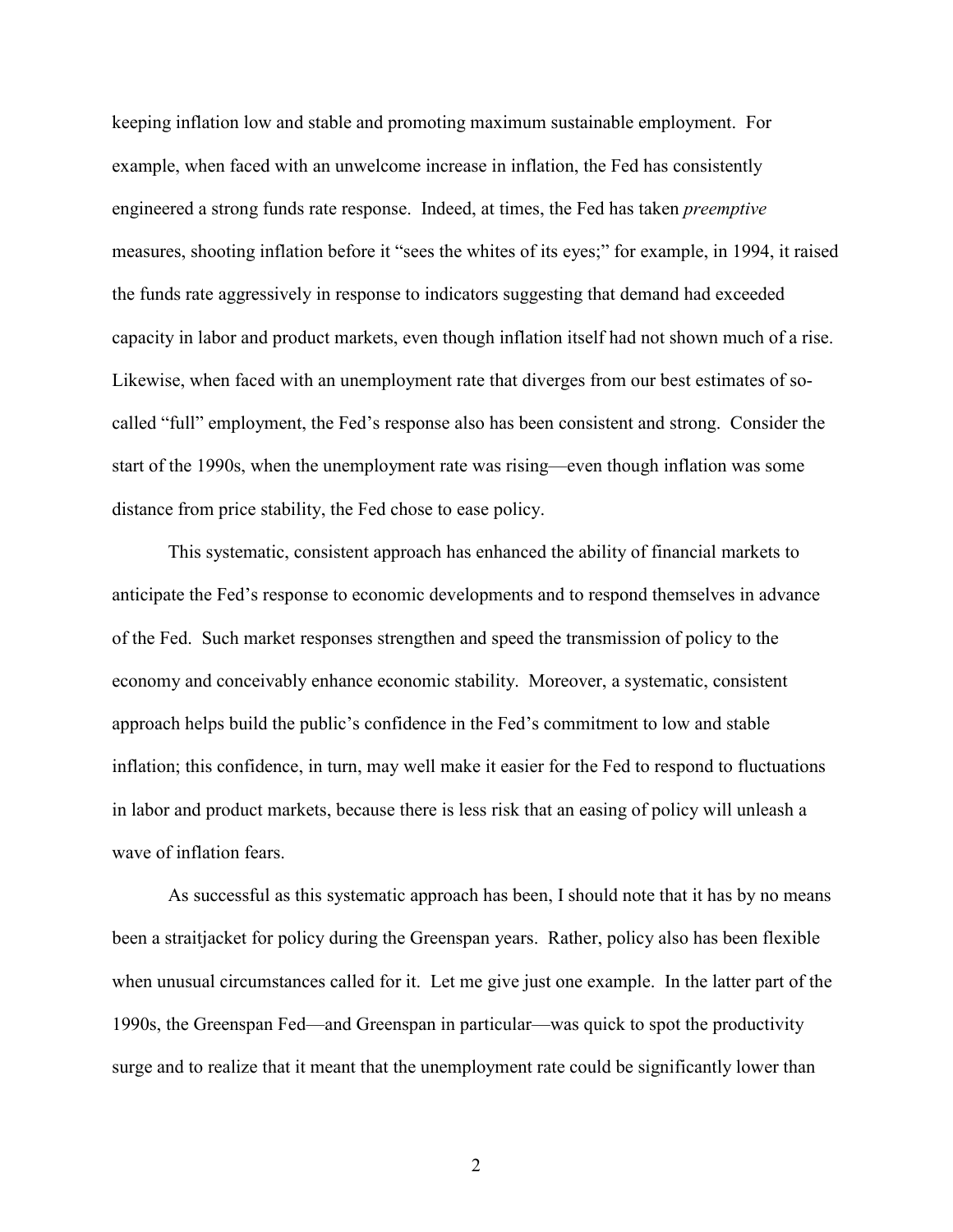previously thought, for a time, at least, without igniting inflation. This led to a policy of "forbearance," capturing the benefits of lower unemployment while continuing to move toward price stability.

 Now let me turn to the second aspect of policy, namely, the increased emphasis on communication and transparency. One of the first steps in this direction occurred in 1994, when the FOMC began issuing press releases after its meetings that explicitly announced changes in the federal funds rate target. Over the decade or so since then, the press release has come to include a statement about the balance of risks to the attainment of its dual mandate, and at least some indication of where policy may go in the future. This enhanced transparency works in tandem with the systematic approach I discussed, because it, too, helps the markets anticipate the Fed's response to economic developments.

A good example of this was the threat of outright deflation in 2003. The FOMC wanted policy to err on the side of accommodation until the threat had passed. With Japan's unfortunate experience in the 1990s as a clear object lesson, the Committee believed that the costs of slipping into deflation would be worse than the costs of a bit of over-stimulation to economic activity. This risk management approach to policy was communicated to the public when the FOMC statement said, "In these circumstances, the Committee believes that policy accommodation can be maintained for a considerable period." This forward-looking language itself seems to have helped keep long-term interest rates low, thereby minimizing the risk of deflation.

 Of course, there have certainly been other developments in policy during the 18 years of Greenspan's chairmanship that have contributed to its success in achieving its dual mandate. But I believe these two—a systematic approach to policy and more communication and

3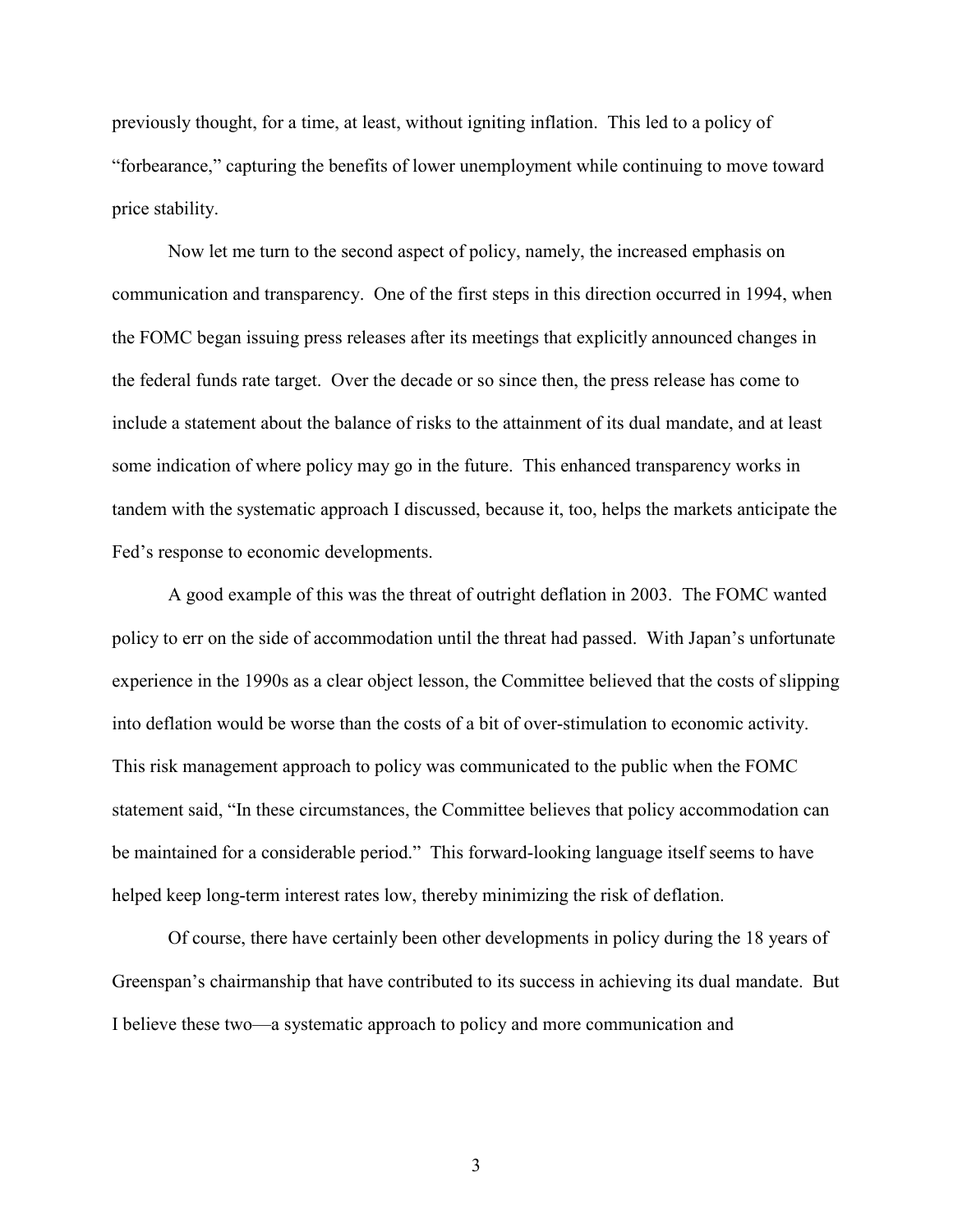transparency—are particularly noteworthy. They have helped strengthen public confidence in the Fed and thereby helped anchor inflation expectations to price stability.

 These achievements provide a great foundation for the new Chairman, Ben Bernanke. Having observed him when he was a member of the Board of Governors from 2002 to 2005, and being familiar with his remarkable body of research on macroeconomic policy, I feel pretty confident that he places an equally high value on a systematic approach as well as on transparency and communication. Indeed, he has stressed that clear communications about the central bank's approach, its objectives, and its assessment of the economy are necessary to reduce uncertainty and stabilize expectations. And any of you who have read the speeches he gave while he was a Governor will know that he is a consummate communicator and teacher.

 One area where he has differed with Chairman Greenspan is on how to define "price stability." Of course, both see price stability as a prime objective of policy. But for Chairman Greenspan, the definition has been behavioral—that is, he would say that we have achieved price stability when inflation is low enough that it does not affect people's economic decisions. In contrast, well before Bernanke was nominated to be Fed Chairman, he said that he would like to see the establishment of a numerical objective for price stability. If you're interested in getting a full articulation of his views, I'd recommend you take a look at a speech he gave in October 2003 at a conference at the St. Louis Fed. $<sup>1</sup>$  Since his nomination, he has said that he would not</sup> institute such an approach without a consensus among FOMC members.

 For my part, I'm sympathetic to the idea of a quantitative objective for price stability, as I agree that it enhances both Fed transparency and accountability. I have previously articulated my views on this. I see an inflation rate between 1 and 2 percent, as measured by the core

<sup>&</sup>lt;sup>1</sup> Remarks by Governor Ben S. Bernanke at the 28th Annual Policy Conference: Inflation Targeting: Prospects and Problems, Federal Reserve Bank of St. Louis, St. Louis, Missouri, October 17, 2003. http://www.federalreserve.gov/boarddocs/speeches/2003/20031017/default.htm